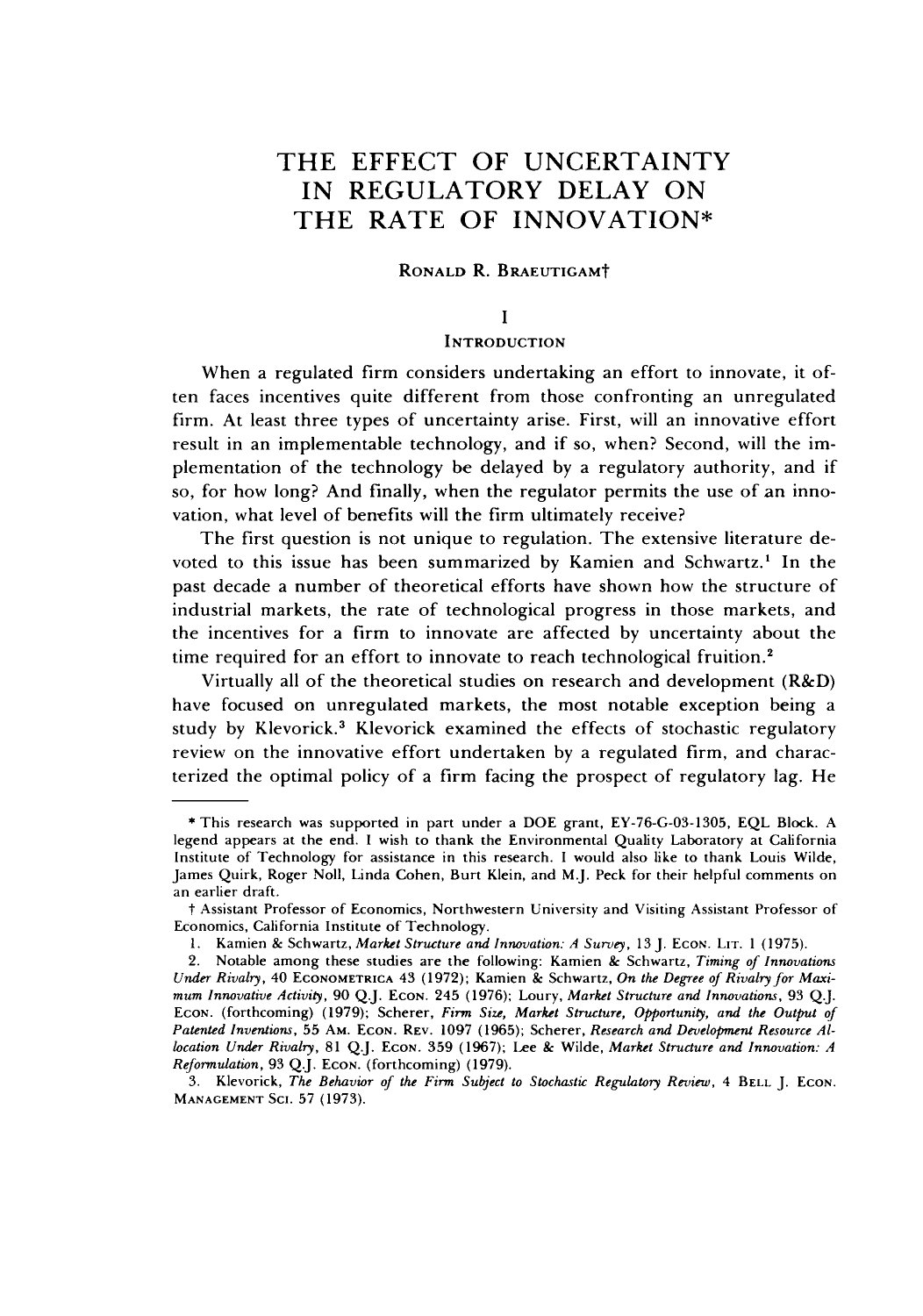emphasized the effects of changes in the length of regulatory lag, and in the probability that a firm will undergo regulatory review. This work differs from his in that we focus on the uncertainty of the length of the delay between the time of innovation and the time at which a firm receives permission to adopt the innovation.

A number of studies have addressed innovation in regulated industries, but these have been primarily of a descriptive or empirical nature. The empirical investigations have attempted to measure the rate of technological progress in regulated industries. For example, Kendrick has estimated the average annual rate of total factor productivity (output per unit of capital and labor, combined) for transportation industries to have been about 3.2 percent between 1899 and 1953. For railroads alone, the corresponding estimate was 2.5 percent. These figures compare with an estimate for the aggregated private domestic economy of about 1.7 percent over the same time period.<sup>4</sup> Mansfield has estimated that output per man-hour in the railroad industry rose at an annual rate of 2.5 percent between 1890 and 1925, and at 3.0 percent between 1925 and 1953.'

These figures alone do not provide a basis for determining whether the transportation industry has performed well or poorly in innovation. Friedlaender emphasizes this by pointing out that "there is no operational standard against which performance can be judged."<sup>6</sup> The figures do not reflect the extent to which potential opportunities for innovation in the industry were exploited, a point that makes the comparison of innovation rates across industries even more difficult. <sup>7</sup>

Instead of addressing the aggregate rate of innovation for an entire industry, we direct our analysis to the firm itself. We specify a model of a regulated firm that faces all three types of uncertainty described at the outset of this paper. We focus on the incentives created by regulatory delay, and in particular, on the uncertainty introduced by the regulatory process. It is this focus that differentiates this work from most other studies of research and development. Material from selected case studies in surface freight transport will be used to shape and illustrate the analysis.

We will first examine some widely held views about innovation and regulation and show why efforts to innovate are diminished for higher discount rates, higher costs of participating in the regulatory process, and longer regulatory delays. We will also show why uncertainty about the level of bene-

<sup>4.</sup> J. KENDRICK, PRODUCTIVITY TRENDS IN THE UNITED STATES 136-37 (National Bureau of Economic Research, Number 71 General Series, 1961).

**<sup>5.</sup>** Mansfield, *Innovation and Technical Change* in *the Railroad Industry,* in TRANSPORTATION ics 171 (National Bureau of Economic Research, 1965).

<sup>6.</sup> **A.** FRIEDLAENDER, THE DILEMMA OF FREIGHT TRANSPORT REGULATION 88 (The Brookings Institution, 1969) [hereinafter cited as FRIEDLAENDER].

*<sup>7.</sup> Id.* at 88-89.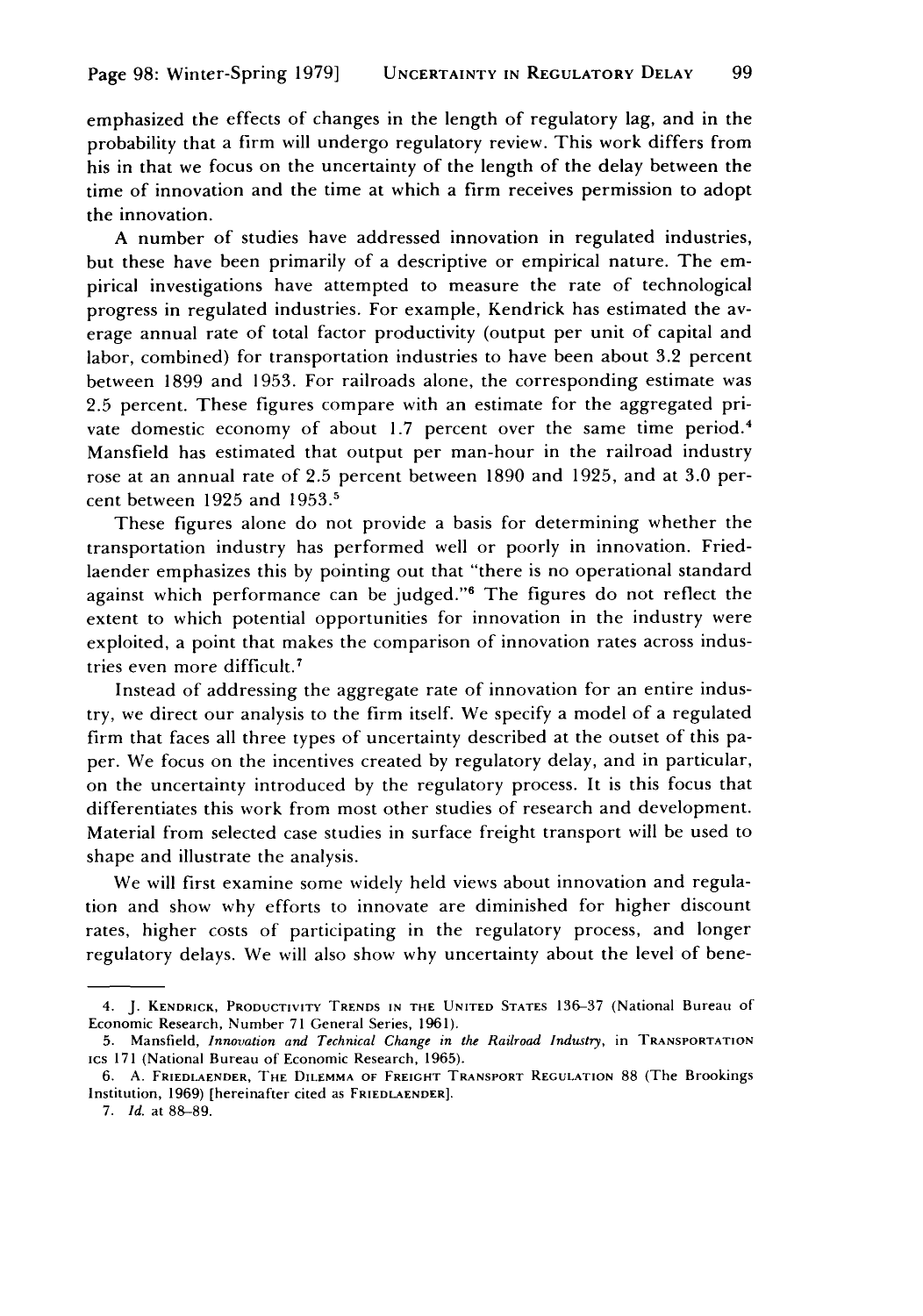fits ultimately to be received may not affect the level of R&D effort for at least some firms. And finally, we will show why a regulated firm may actually prefer to face uncertainty about the length of regulatory delay, and choose to engage in more R&D under uncertainty than it would if the regulatory delay were known in advance.

## II **EXAMPLES** OF REGULATORY DELAY

Before formulating a model of innovation with regulatory delay, it would be useful to consider a few examples that illustrate the nature of the dilemma that transport firms face when deciding whether to engage in R&D. If regulators delay the innovation implementation, then there can be no doubt that incentives to innovate are dampened. Briefly, we examine two specific innovations, the Big John Hopper railroad car for shipping grain and the unit train.

## A. "Big John Hopper"

During the late 1950s grain shipments to the Southeast grew rapidly. Most of the increased shipments were made by barges or by motor carriers rather than by railroads.' The Southern Railway System designed a large aluminum "Big John Hopper" car to transport grain at a lower cost, and attempted to use the innovation to justify lower tariffs for its grain shipments. Southern proposed new tariffs for grain shipments that were, on average, 60 percent below the existing tariffs. Without regulatory delay, the tariffs would have become effective in August 1961.'

Not surprisingly, the barge shippers objected to the new tariff.<sup>10</sup> After numerous delays, the Interstate Commerce Commission (ICC) finally decided to disallow the lower tariffs on July 1, 1963, on the grounds that the proposed lower tariffs would violate the National Transportation Policy (NTP) causing unfair and destructive competition.<sup>11</sup> On appeal, a district court set aside the ICC decision in 1964, based on the lack of substantial evidence in the record to support the ICC decision.<sup>12</sup> The Supreme Court later vacated the decision of the district court and remanded the case to the ICC for reconsideration. <sup>13</sup> In August 1965, the ICC approved the lower tariffs, four years after Southern announced its intention to introduce the "Big John Hopper."14

<sup>8.</sup> For a good discussion of the market conditions at the time of the Big John Hopper innovation, *see* Barber, *Technological Change in American Transportation: The Role of Government Action,* 50 VA.L.REV. 824, 863 (1964).

**<sup>9.</sup>** Gellman, *Surface Freight Transportation,* in **TECHNOLOGICAL CHANGE IN REGULATED INDUS-TRIES 166, 175** (W. Capron ed., The Brookings Institution, **1971)** [hereinafter cited as Gellman].

**<sup>10. 321</sup> I.C.C. 582-83 (1963).**

*<sup>11.</sup> Id.* at **582.**

<sup>12.</sup> Cincinnati, **N.O.** & Tex. Pac. Ry. v. United States, **229** F. Supp. 572 **(S.D.** Ohio 1964).

**<sup>13. 379</sup> U.S.** 642 **(1965).**

<sup>14.</sup> **325 I.C.C. 752 (1965).**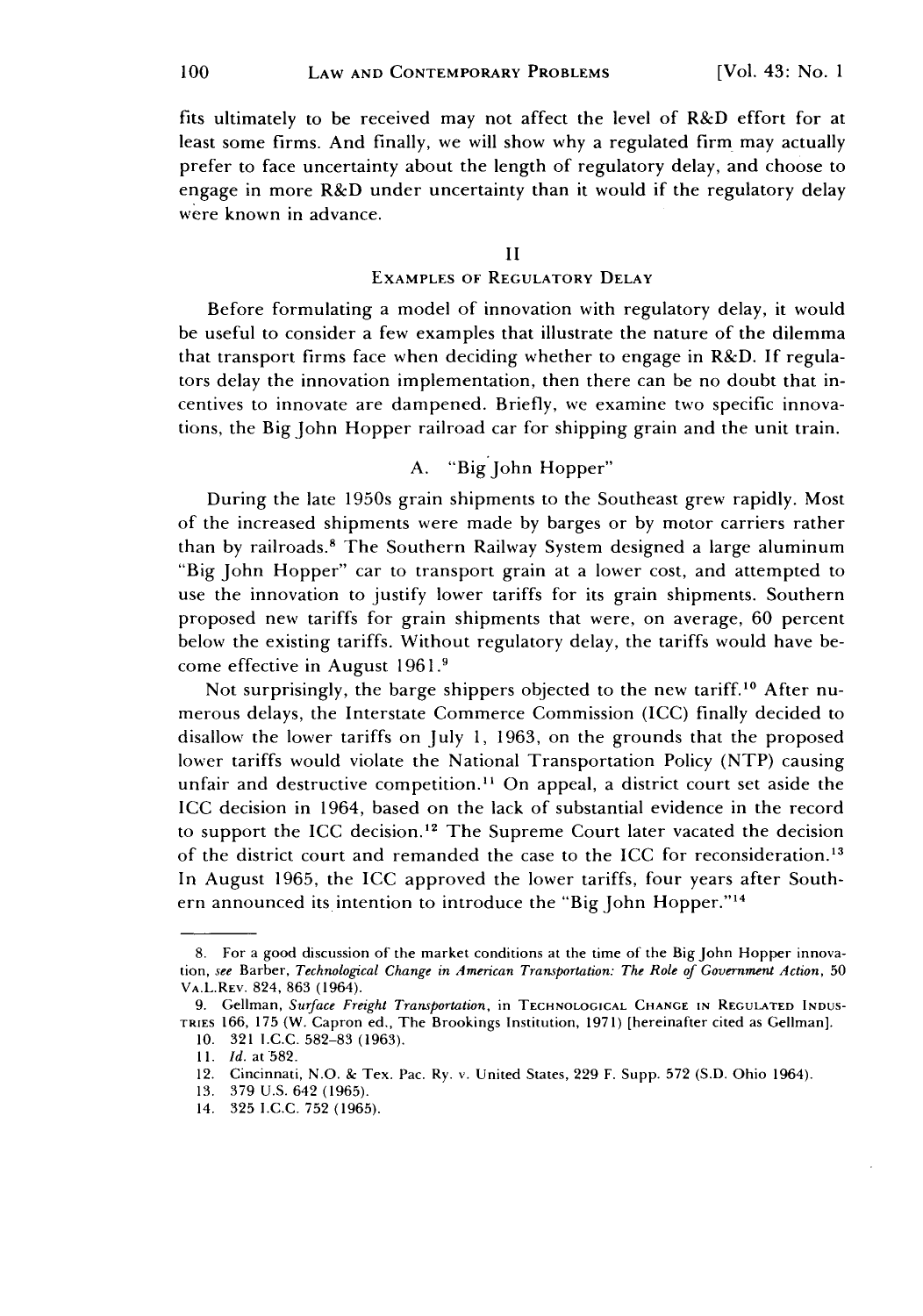## B. The Unit Train

Railroad costs are reduced when large amounts of a single commodity can be consolidated for movement on a single shipment. A train movement used to haul only one commodity, for example, coal transported from a mine to a utility, will require less switching in transit, and overall lower costs.

Unit train movements were used by the federal government as early as World War I, **"5** but they were not widely adopted by the railroads until much later. MacAvoy and Sloss have argued persuasively that ICC regulation delayed the adoption of the innovation because of rate restrictions placed on commodities.<sup>16</sup> In particular, the ICC restrictions would have required that a lower rate filed for unit train movements be applied to any shipper using similar services. Thus, "unless the savings on the innovation, in this case the unit trains, are sufficiently great to offset the revenue reductions on the traffic that currently moves at higher rates, the innovation will not be adopted."<sup>17</sup>

In the case of unit trains, the regulatory restriction on tariffs effectively reduced the expected benefit from the innovation. As we shall show in Section IV, this has the consequence of deterring the rate of expenditures on developing better unit train technology.

These examples are not presented for the purpose of examining the merits of the arguments involved. Rather, they illustrate the powerful effects of the regulatory process in determining the level of benefit ultimately accruing to an innovator, in introducing uncertainty about the level of benefits, and in causing regulatory delay of uncertain length to be a part of the environment within which a firm must make its decision whether to engage in R&D. Numerous other examples of regulatory effects on innovation could be cited to illustrate similar points.18 These considerations help to shape the model of innovation and regulation to which we now turn.

## III

## A MODEL OF **INNOVATION AND** REGULATORY DELAY

Consider a regulated firm that is deciding whether to undertake innovation, and that faces all three kinds of uncertainty described in Section **I** of this paper. We shall assume that if the firm elects to undertake the project, it enters into a fixed cost R&D contract.<sup>19</sup> Let us denote the present value of the

**17.** FRIEDLAENDER, *supra* note **6,** at 94.

<sup>15.</sup> FRIEDLAENDER, *supra* note **6,** at 94.

<sup>16.</sup> P. MAcAvoy **&** J. SLOSS, **REGULATION** OF TRANSPORT INNOVATION 59-85 (1967).

<sup>18.</sup> For example, the ICC costing procedures may have affected the timing of the introduction of railroad piggybacking (trailer on **flat** car) operations. For a good discussion of this, *see* Gellman, *supra* note **9,** at 170-74.

**<sup>19.</sup>** The term **fixed** cost means that the level of the costs incurred does not vary with the time until the innovation is actually achieved. This is the form of R&D costs investigated **by** Loury. *See* Loury, *supra* note 2. **Of** course, other forms of R&D costs are possible. For example, Lee **&** Wilde,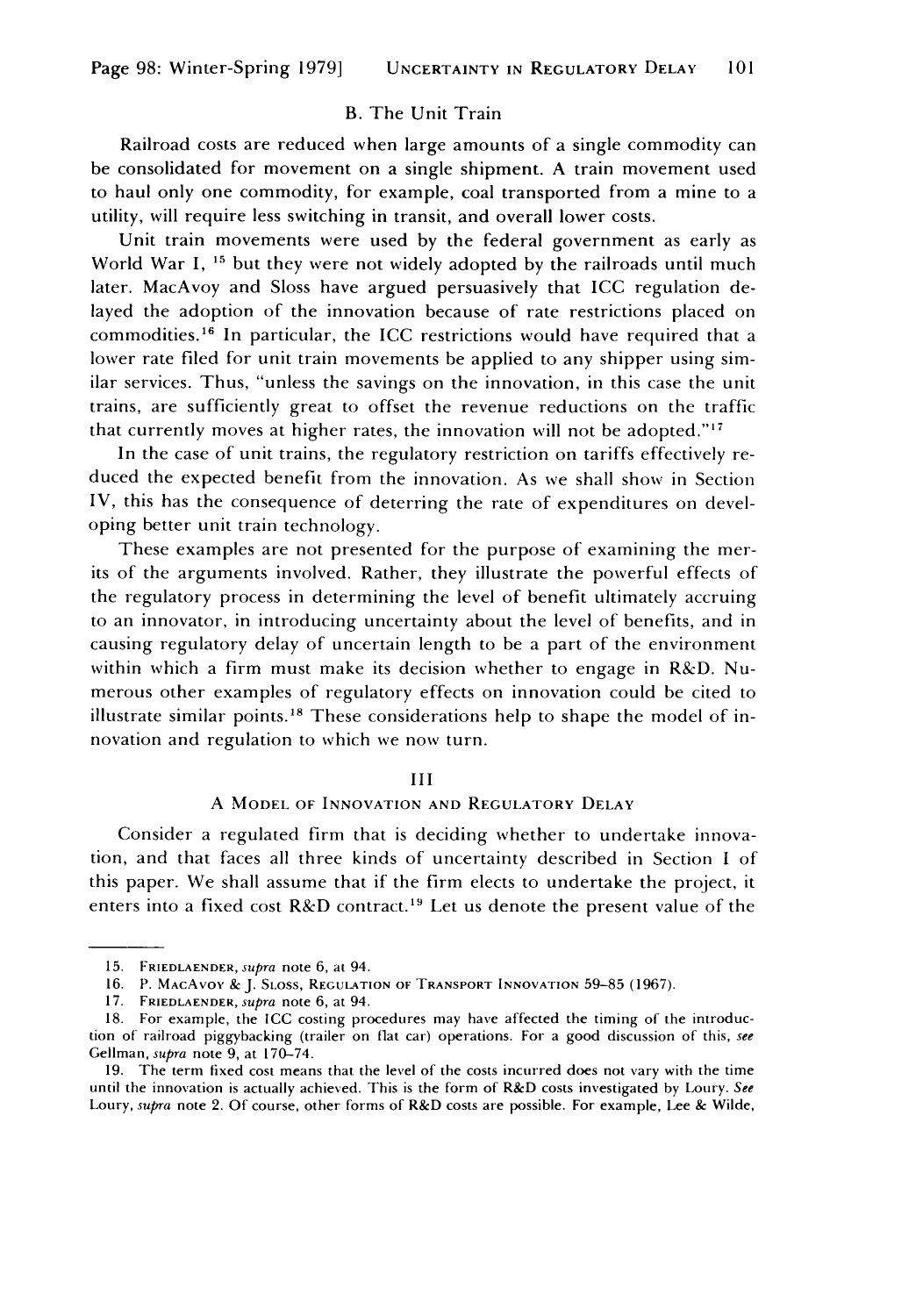cost of the R&D effort as being "x" dollars, where the level of x is chosen by the firm.<sup>20</sup> This money will be spent whether or not the project results in an actual innovation, and independently of whether regulators ultimately allow implementation of the innovation.

Given the decision to spend x dollars on  $R&D$ , there is uncertainty about the arrival time of a technologically feasible design. Although the firm does not know exactly when the innovation will occur, it does assign some probability that the innovation will occur before any given time, which we denote  $t_1$ , when the size of its R&D program is x dollars.<sup>21</sup> Moreover, the firm believes that by increasing x, it can increase the probability that the innovation will arrive by a specified time.<sup>22</sup>

Once the innovation is developed, the firm may have to seek regulatory approval in order to implement the innovation, particularly if the firm seeks changes in tariffs or operating authority as a result of the innovation. Of course, not all innovations will require regulatory approval prior to implementation, particularly those that do not present a problem with safety, pose a threat to other firms' profits, or require tariff adjustments for the innovating firm. Since regulatory delay is not an issue, these innovations do not concern us.

However, two further uncertainties arise when regulatory action is required. The first is the uncertainty about the length of the delay, which we denote  $t_2$ . Thus, the total time from the initiation of the R&D effort until actual implementation will be  $(t_1 + t_2)$ , where implementation does not occur until the regulatory delay is completed.<sup>23</sup> The length of  $t_2$  to some extent depends on the resistance that the innovator will encounter during the delay.

*see* note 2 supra, have investigated the case in which the firm incurs both some fixed cost (whose level does not vary with time until innovation is actually achieved) and a variable cost (which adds to the fixed cost an additional cost per time period until innovation arrives).

<sup>20.</sup> The actual payment of the costs of the R&D project could be for x dollars in full at the outset of the project. Or, it may be incurred at some later time, t, in an amount of y dollars. If r is the nominal interest rate paid continuously, then the y dollars paid at time t have a present value of x dollars when  $x = ye^{-n}$ , where e is approximately equal to 2.71828. See A. CHIANG, **FUNDAMENTAL METHODS** OF **MATHEMATICAL** ECONOMICS 293-94, 456-59 **(2d** ed. 1974).

<sup>21.</sup> Let f(t,, x) represent the probability density function for the arrival time, **t 1,** given an R&D expenditure level of x. Then  $\mathbf{F}(t_1,x)$  is the corresponding cumulative density function, which states the probability that the innovation will arrive by time  $t_1$ , given x.

<sup>22.</sup> This statement is equivalent to the condition that  $F(t_1,x)$  increases as x increases. In other words, the partial derivative of  $F(t_1,x)$  with respect to x is positive. For the balance of this paper we will denote the partial derivative of one variable with respect to a second variable by subscribing the first with the second. Thus the partial derivative of  $F(t_1,x)$  with respect to x is represented by  $F_x(t_1, x)$ .

<sup>23.</sup> In some cases the innovation may actually be introduced (to some extent) before the regulatory action is concluded. For example, in the Big John Hopper case, Southern had placed some of the grain cars in service, and at some lower tariffs, during the delay. But the full benefits of the innovation were far from being realized during this time. *See* Gellman, *supra* note 9, at 177. The qualitative results of the effects of regulatory delay on innovation, which we develop below, would hold even if some (but not all) benefits are realized before the delay is over.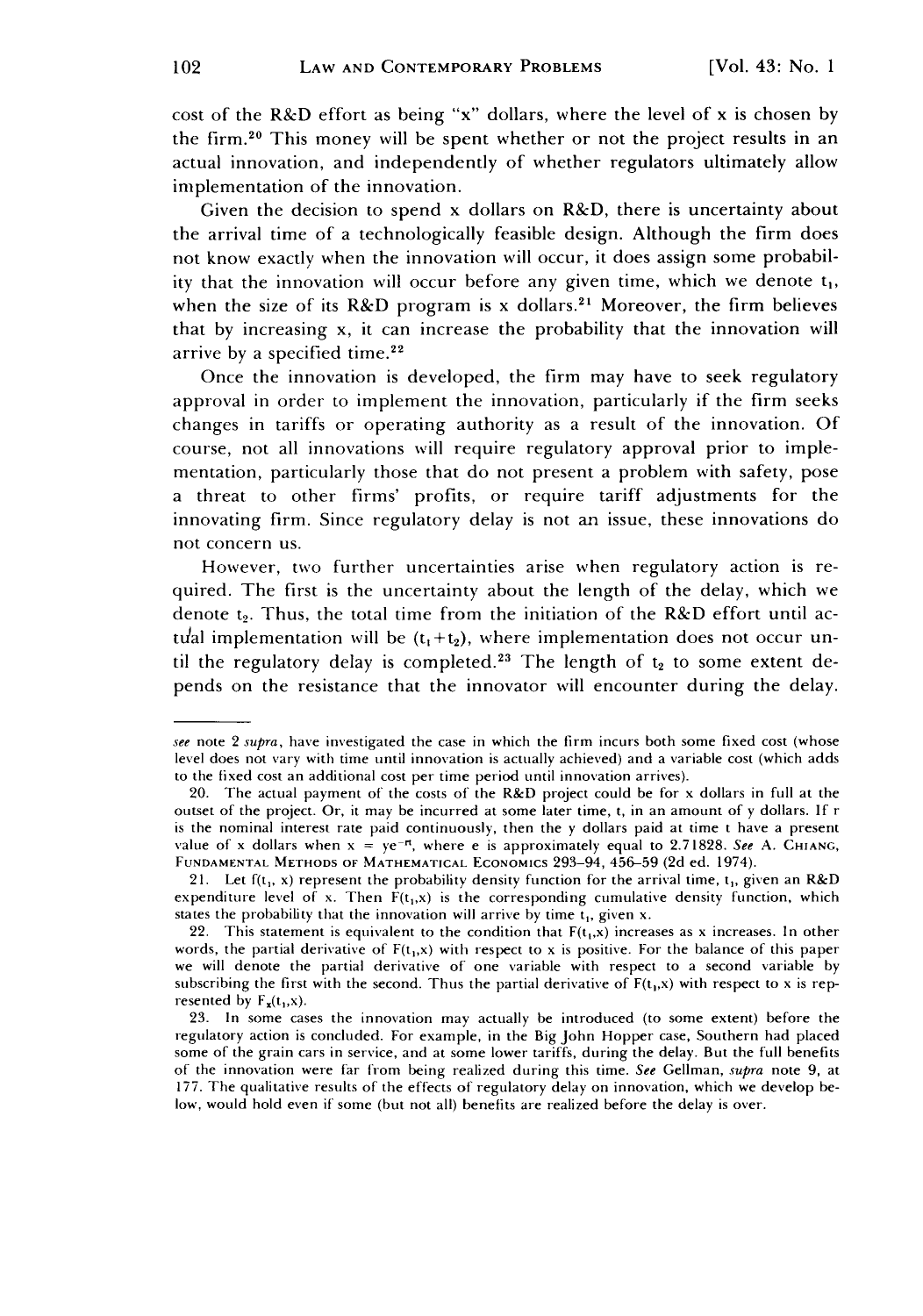We denote the extent of this resistance, R. For example, R might be thought of as the extent of rivalry from intermodal competitors, whose market shares might decline if the innovation is adopted at tariffs proposed by the innovator. As mentioned earlier, when Southern decided to develop the Big John Hopper, it encountered much resistance from the barges and other shippers. Thus, qualitatively, R was large in that case.

Given the resistance, R, there remains uncertainty about the length of the delay, t2. Although the firm does not know exactly when the delay will end, it does assign some probability that the delay will be shorter than any given duration (e.g.,  $t_2$ ).<sup>24</sup> Moreover, the firm believes that a higher level of resistance, R, will reduce the probability that the regulatory delay will end by any specified time.<sup>25</sup>

Finally, there is uncertainty about the extent to which the firm will benefit from the innovation. For example, if the innovation reduces the cost of providing a service subject to intermodal competition, the firm does not know in advance what will ultimately be the tariff in effect for its own service, for the services provided by its rivals, or the exact amount the cost reduction actually achieved. We assume that the level of additional profits accruing to the firm after  $t_2$  will be a flow of b dollars. Although b is uncertain, we assume that the firm can assign some probability that the level of benefits will be less than any particular level (e.g.,  $b_i$ ), given the level of resistance, R.<sup>26</sup>

Although an R change may affect the probability of receiving at least **b,** dollars, the directional effect is not obvious. On one hand, with intense rivalry, an innovator may encounter stronger arguments against the tariffs and other conditions of service it proposes following an innovation. Expected benefits might decline as rivalry increases. On the other hand, a firm facing vigorous rivalry might expect to capture large shares of the market from its competitors if an innovation is successful. Expected benefits might increase with more rivalry.<sup>27</sup>

We assume that the firm selects the level of R&D expenditures, x, to maximize T, the present value of the expected profits resulting from the effort to innovate, where the discount rate for the firm is  $r.^{28}$  There are three

<sup>24.</sup> Let  $g(t_2, R)$  represent the probability density function for the length of regulatory delay, given R. Then  $G(t_2, R)$  is the corresponding cumulative density function, which states the probability that the delay will be shorter than  $t_2$ , given R.

<sup>25.</sup> This statement is equivalent to the condition that  $G(t_2, R)$  declines as R increases, or, following the notation of note 22, supra,  $G_R(t_2,R) < 0$ .

<sup>26.</sup> Let h(b,R) represent the probability density function for the level of benefits, b, given R. Then H(b,R) is the corresponding cumulative density function, which states the probability that the level of benefit will be no more than b dollars given R.

<sup>27.</sup> This statement is equivalent to the condition that  $H(b,R)$  may rise or fall as R increases, or, following the notation of note 22,  $\frac{supra}{R(b,R)}$  has no determinate sign.

<sup>28.</sup> The notion of present value is discussed in note 20, *supra.* By working with expected profits, we are assuming that the firm is risk neutral rather than risk averse or risk loving. *See H.* VARIAN, MICROECONOMic ANALYSIS 108-09 (1978) [hereinafter cited as VARIAN]. Suppose the firm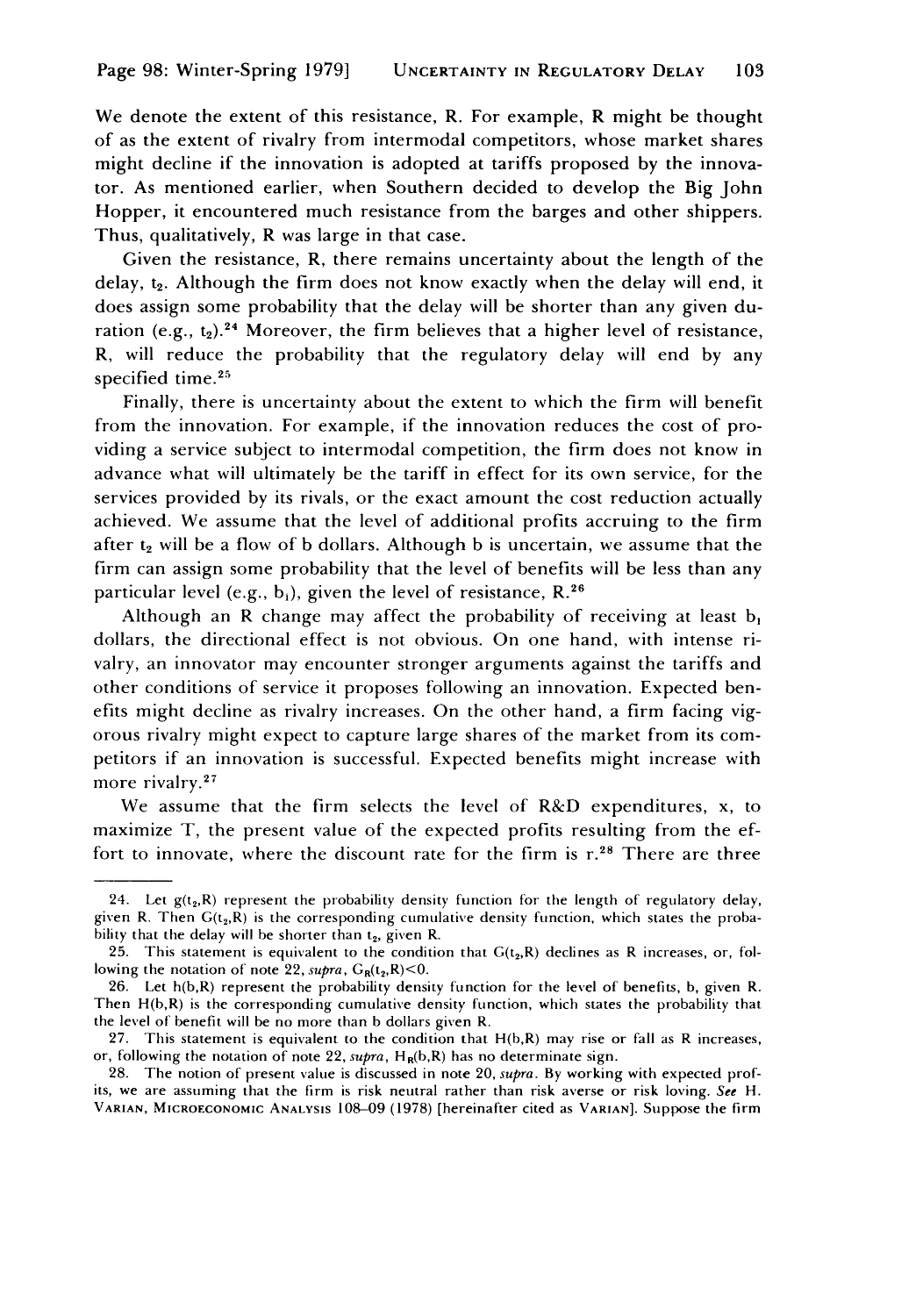components that when added together, comprise T. First, as stated earlier, the present value of the cost of the R&D project is  $x<sup>29</sup>$  Second, between  $t<sub>1</sub>$ , when the innovation arrives, and  $(t_1 + t_2)$ , when the regulatory delay is concluded, the firm is involved in legal proceedings before the regulator, and perhaps the court system. We assume that the firm incurs a procedural cost flow of L dollars to maintain a "standard" level of effort in those proceedings. (We do not specify the level of effort as a decision variable for the firm; this possibility suggests an interesting extension of the present analysis.) Thus the present value of these procedural expenditures incurred between t, and **(t, +**  $t<sub>2</sub>$ ) constitutes the second component of  $T<sup>30</sup>$ 

The third component of T is the present value of the benefit flow. We assume that benefits, b, are received forever after time  $(t_1 + t_2)$ .<sup>31</sup> Finally, the firm determines T by adding all three components, and by taking the expectation of the sum over all of the possible values of the uncertain variables **t,**  $t_2$ , and  $b^{32}$ . The firm then chooses the level of x that maximizes  $T^{33}$ .

30. The expected present value of this component of the present value of profit is therefore

 $(1)$ 

$$
t_1\ + t_2
$$

 $f = \int$  Le<sup>-n</sup>dt

31. The expected present value of the benefit stream is

$$
\int_{0}^{\infty} be^{-rt}dt
$$
\n
$$
t_1 + t_2
$$
\n(2)

32. Formally, the present value of the expected profits from the innovation can be written as

$$
T(x,R,r,L) = -x + \int_{0}^{\infty} \int_{0}^{\infty} \{ (-L) \int_{t_1}^{t_1 + t_2} e^{-rt} dt
$$
 (3)

+ 
$$
\int_{t_1 + t_2}^{\infty} \int_{-\infty}^{+\infty} bh(b, R)db \Big] e^{-n} dt \} f(t_1, x)g(t_2, R)dt_1 dt_2
$$
  
= 
$$
-x + \frac{L + \overline{b}(R)}{r} \int_{0}^{\infty} e^{-rt_1} f(t_1, x) dt_1 \int_{0}^{\infty} e^{-rt_2} g(t_2, R) dt_2
$$

could accept a lottery which would give it w dollars with probability p, and y dollars with probability (1-p). If the firm is indifferent to accepting the lottery and accepting [pw **+** (1-p)yl dollars with certainty, then it is risk neutral. **If** it prefers the former, it is risk loving; if it prefers the latter, it is risk averse.

<sup>29.</sup> See note 20, supra. Since it is a cost, its contribution to T is  $-x$ .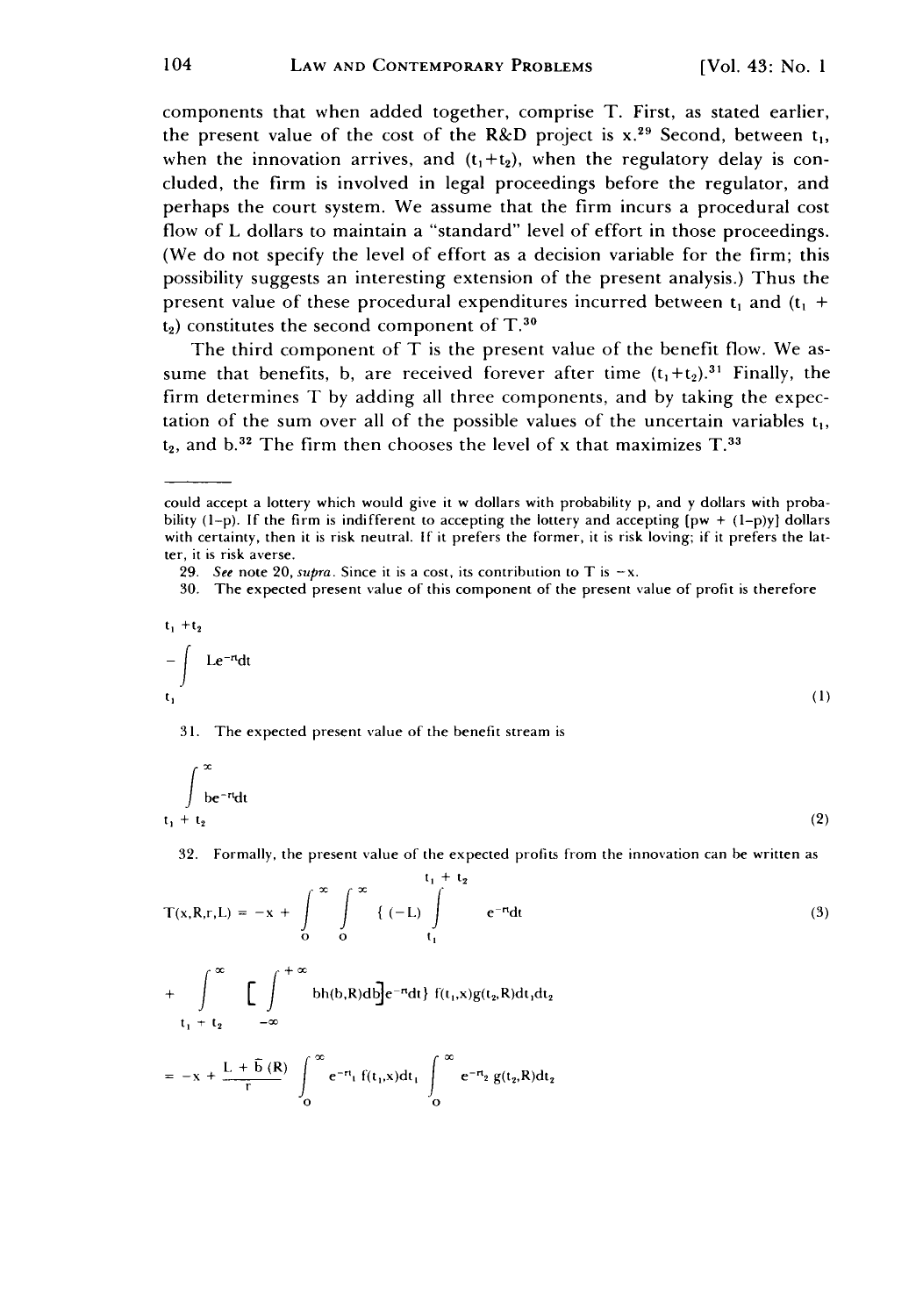#### **IV**

## **EFFECTS** OF **A CHANGE IN DISCOUNT** RATE, PROCEDURAL **COST, AND THE EXTENT OF INTERMODAL** COMPETITION **ON** INNOVATION

Three observations can be stated immediately about innovation incentives for the regulated firm. These do not deal with uncertainty, a topic we reserve for Section V. We begin **by** asking how a change in the discount rate would affect the innovation level.<sup>34</sup>

*Proposition 1.* **A** higher discount rate reduces the amount of innovation undertaken **by** the firm. This effect is observed even in the absence of regulatory delay (i.e., when  $t_2 = 0$ ).<sup>35</sup>

$$
-\frac{L}{R} \int_{0}^{\infty} e^{-rt_{1}} f(t_{1},x)dt_{1}
$$
  
= -x + (L + b<sup>-</sup>(R)) $\int_{0}^{\infty} e^{-rt_{2}} F(t_{1},x)dt_{1} \int_{0}^{\infty} e^{-rt_{2}} g(t_{2},R)dt_{2}$   
-L  $\int_{0}^{\infty} e^{-rt_{1}} F(t_{1},x)dt_{1}$ 

where

$$
\overline{b}(R) = \int_{-\infty}^{\infty} bh(b, R)db, the mean of h(b, R) given R.
$$
 (4)

33. The first order necessary condition for an optimum at which  $x > 0$  is:

$$
T_x = -1 + (L + \overline{b}(R)) \int_0^\infty e^{-rt_1} F_x(t_1, x) dt_1 \int_0^\infty e^{-rt_2} g(t_2, R) dt_2
$$
\n
$$
-L \int_0^\infty e^{-rt_1} F_x(t_1, x) dt_1 = 0.
$$
\nFurther, define  $\phi_x(x)$  to be

\n
$$
\int_0^\infty e^{-rt_1} F_x(t_1, x) dt_1
$$
\nThen from equation (5), we have

**0**  $\phi_{\mathbf{x}}(\mathbf{x}) = 1/ \{ [\mathbf{L} + \overline{\mathbf{b}}(\mathbf{R})] \mid \mathbf{e}^{-\mathbf{r}t_2} \mathbf{g}(\mathbf{t_2}, \mathbf{R}) \mathbf{d}\mathbf{t_2} - \mathbf{L} \} > 0$  (6)

Finally, at a maximum of T, then  $T_{xx} < 0$ , which implies that  $\phi_{xx}(x) < 0$ . For a discussion of necessary and sufficient conditions for optimality, *see* VARIAN, *supra* note 28 at 262-67.

34. For a discussion of the discount rate, *see* note 20 *supra.*

**0**

35. Proof: From equations (5) and (6), *supra* note 33, it follows that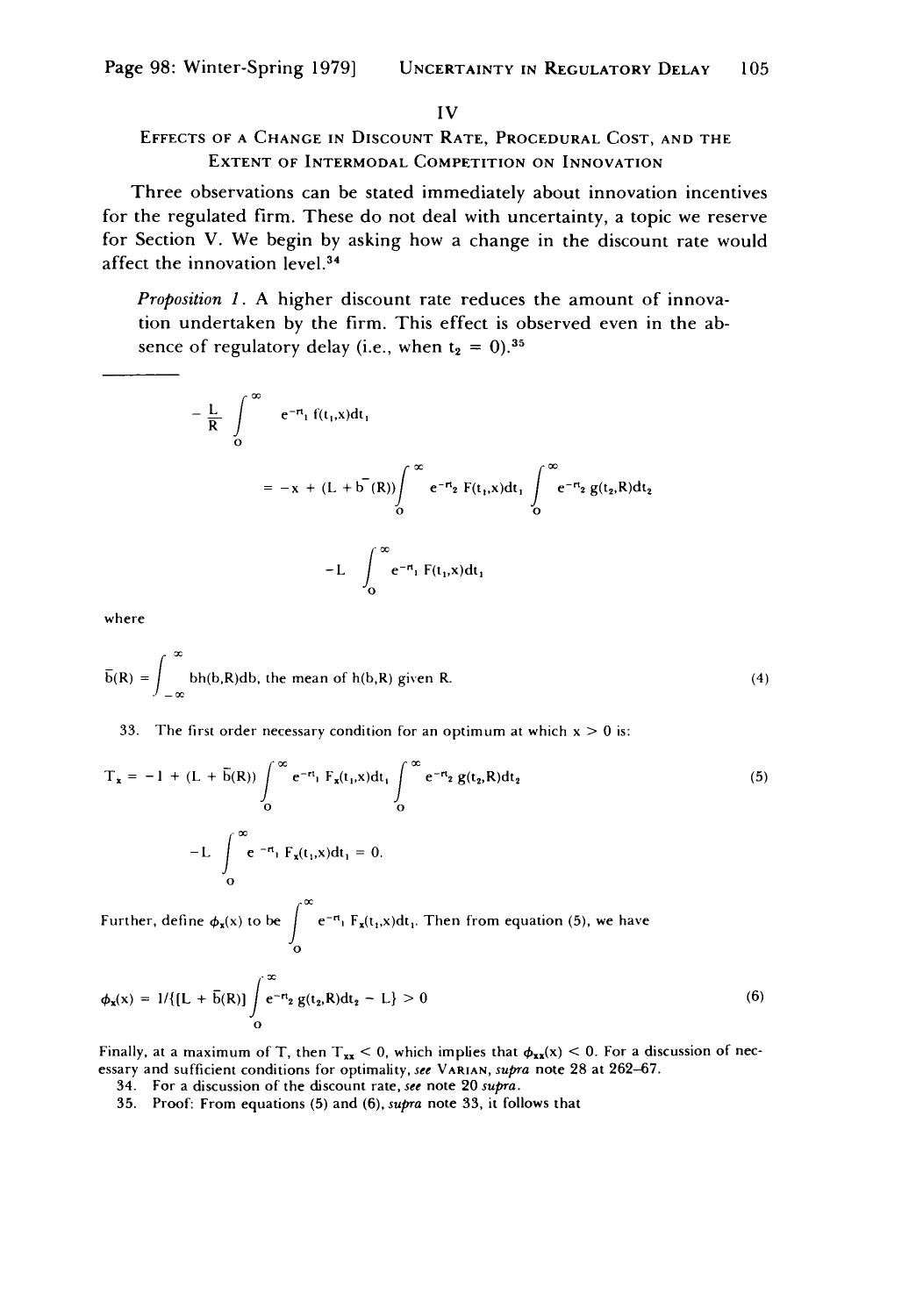The rationale for this statement is straightforward. The presence of a discount factor means that the firm weighs a dollar received (or spent) earlier in the stream of time more heavily than a dollar received (or spent) later on. Since the firm incurs research & development and procedural costs before it receives benefits, a higher discount rate makes innovation less attractive.

One might expect that a higher procedural cost, L, leads to less innovation. Higher procedural costs make any prospective innovation less profitable if that innovation is subject to regulatory delays. Proposition 2 shows that this is true.

*Proposition 2.* An increase in procedural cost, L, leads to lower level innovation by the firm.<sup>36</sup>

We now turn to the effect of increased rivalry. Increased rivalry affects the innovation incentives in two ways. First, intense intermodal competition typically lengthens regulatory delay. Second, it may either increase or reduce the benefits level, b, ultimately realized by the innovator, as noted earlier. The two effects combined make the effects of increased intermodal competition on the rate of innovation ambiguous.

*Proposition 3.* Increased intermodal competition (rivalry) will decrease the level of innovative effort if the probability of receiving at least **b,** dollars of net benefits remains constant or falls as competition becomes more intense (R rises) for any  $b_1$ . Otherwise, the level of innovative effort may either rise or fall as intermodal competition becomes more intense.<sup>37</sup>

$$
T_{\mathbf{x}^{2}} = -t_{1} \int_{0}^{\infty} e^{-rt_{1}} F_{x}(t_{1}, x) dt_{1} [(L + \overline{b}(R)) \int_{0}^{\infty} e^{-rt_{2}} g(t_{2}, R) dt_{2} - L]
$$

$$
-t_{2} (L + \overline{b}(R)) \int_{0}^{\infty} e^{-rt_{2}} F_{x}(t_{1}, x) dt_{1} \int_{0}^{\infty} e^{-rt_{2}} g(t_{2}, R) dt_{2} < 0
$$

Thus  $dx/dr = -T_{xx}/T_{xx} < 0$ , even if  $t_2 = 0$ . For a-discussion of comparative statics, used to prove this and subsequent propositions, *see* **VARIAN,** *supra* note **28** at 267-69.

**36.** Proof: From equation (5), *supra* note **33,** and the fact that

 $\int e^{-rt_2} g(t_2,R) dt_2 < 1$  when there is any possibility of regulatory delay, it follows that

$$
T_{xL} = \int_{0}^{\infty} e^{-rt_1} F_x(t_1, x) dt_1 \left[ \int_{0}^{\infty} e^{-rt_2} g(t_2, R) dt_2 - 1 \right] < 0
$$

Thus  $dx/dL = -T_{xL}/T_{xx} < 0$ .

37. We may rewrite equation (5), *supra* note 32, using the fact that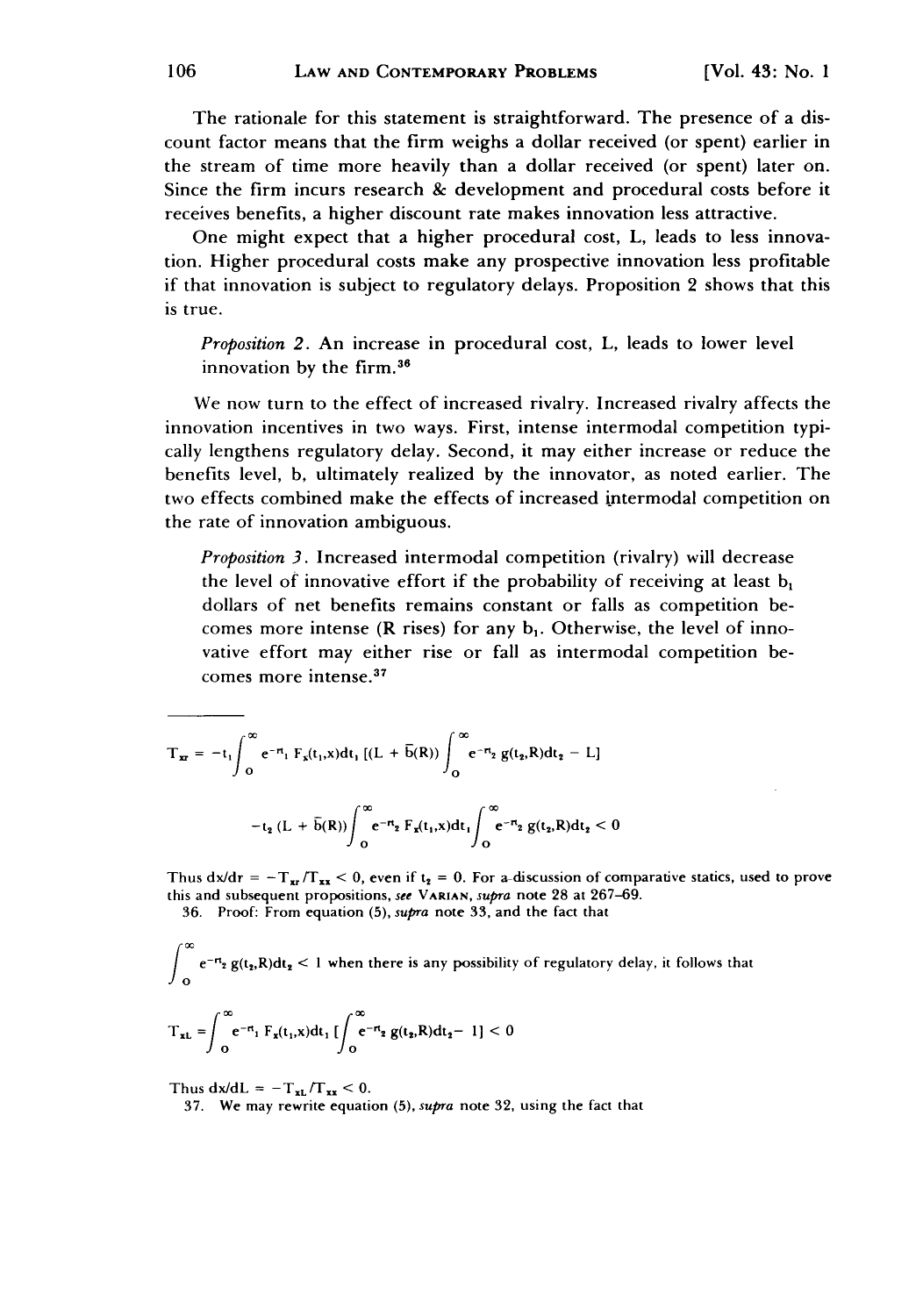Increased intermodal competition can be expected to lengthen regulatory delay. If it also lowers expected benefits, then innovation looks less attractive to the firm. However, if it raises expected benefits, then the firm expects higher benefits at a later time, and the present value of the innovation (and the incentive to innovate) may either rise or fall in that case.

V

## **EFFECTS OF UNCERTAINTY ON THE EFFORT** TO **INNOVATE**

In this Section we will examine how uncertainty about the level of benefits and the extent of regulatory delay affect the firm. We ask whether a firm facing uncertainty about the length of regulatory delay and the ultimate flow of benefits would change its level of innovative effort if advance (certain) knowledge was available about what the delay and benefit **flow** would be. We note that the term "certain" is imprecise. The choice of an appropriate meaning is not obvious. We employ the following notions in the work that follows.

*Definition 1.* "Certainty about the level of benefit flow" denotes the case in which the firm knows in advance that the flow of benefits will be equal to the mean of the probability distribution for b,  $\overline{b}(R)$ .<sup>38</sup>

*Definition 2.* "Certainty about the length of regulatory delay" denotes the case in which the firm knows in advance that the actual delay will be the mean of the probability distribution for  $t_2$ ,  $\overline{t}_2$  (R).<sup>39</sup>

Then, the following two statements can be made.<sup>40</sup>

$$
\int_0^{\infty} e^{-rt_2} g(t_2, R) dt_2 = r \int_0^{\infty} e^{-rt_2} G(t_2, R) dt_2.
$$

It follows that

$$
T_{xR} = r\overline{b}_R(R)\int_{O}^{\infty} e^{-rt_1} F_x(t_1, x)dt_1 \int_{O}^{\infty} e^{-rt_2} G(t_2, R)dt_2
$$
  
+  $r(L+\overline{b}(R))\int_{O}^{\infty} e^{-rt_1} F_x(t_1, x)dt_1 \int_{O}^{\infty} e^{-rt_2} G_R(t_2, R)dt_2 < 0.$ 

Thus,  $dx/dR = -T_{xR}/T_{xx} < 0$ , when  $\bar{b}_R(R) \le 0$ , and may be either positive or negative when  $\overline{\mathbf{b}}_{\mathsf{R}}(\mathbf{R}) > 0.$ 

38. Recall that  $\overline{b}(R) = \int_{-\infty}^{+\infty} bh(b,R)db$ , from note 32, *supra*. **39.** Thus,  $\overline{t}_2(R) = \int_{0}^{\infty} t_2 g(t_2,R) dt_2$ .

40. Proof of Proposition 4 and Proposition 5. Both follow directly from the observation that the level of x that satisfies equation (5), note 33, supra, remains unchanged when  $\overline{b}(R)$  replaces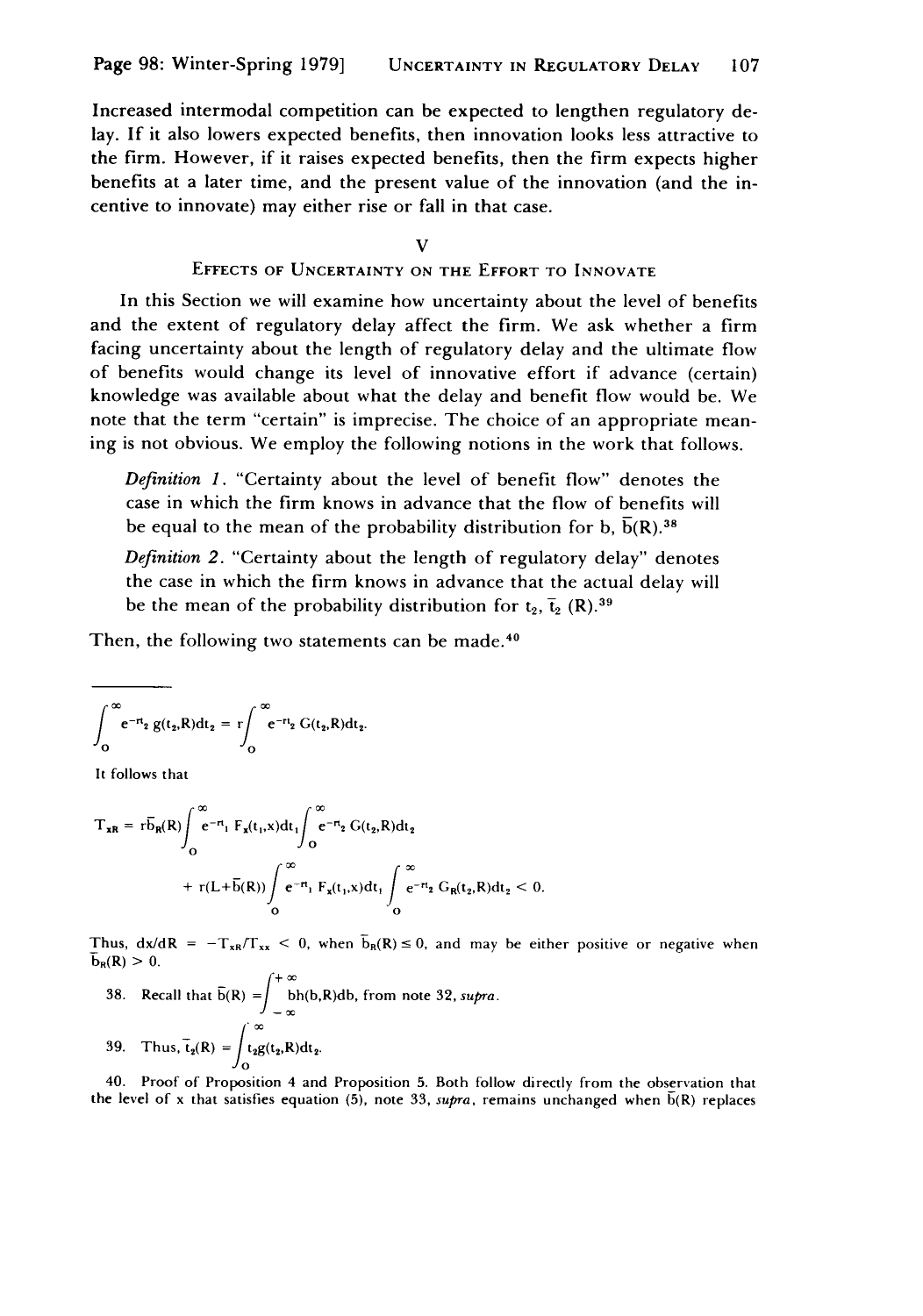*Proposition 4.* The firm undertakes the same level of innovative effort under either uncertainty or certainty about the level of benefit flow.

*Proposition 5.* The firm expects the same profit under uncertainty as under certainty about the level of benefit flow.

These statements are possible because the firm is assumed to be risk neutral.<sup>41</sup> Of course, if the firm knew in advance that the actual benefit flow would differ from the mean,  $\overline{b}(R)$ , then the firm would prefer certain knowledge to a state of uncertainty. But absent such knowledge, the innovative effort of the firm is not affected by uncertainty about the level of benefit flow.

Finally, we turn to the effect of uncertainty about regulatory delay on the level of innovation. Since timing is an important aspect of innovation, particulary if the firm incurs costs of coordination that arise if the actual time of regulatory delay differs from the expected length of the delay, one might expect that the firm would prefer to operate with certainty rather than uncertainty. If these coordination costs are high enough, then the firm would prefer certainty to uncertainty.

However, the following two propositions point out that a firm might not always prefer certainty to uncertainty, particularly for the case in which no such coordination costs are incurred. Using the uncertainty notion of Definition 2, it turns out that, absent coordination costs, the firm would prefer uncertainty about the length of regulatory delay. Further, the firm would undertake a higher level of innovative effort under uncertainty because the expected profit level under uncertainty exceeds the expected level under certainty.

*Proposition 6.* Without coordination costs, the firm innovates more under uncertainty than under certainty about the length of regulatory delay.<sup>42</sup>

 $\int$  bh(b,R)db. Similarly, the value of T in equation (3), note 32, *supra*, is not affected.

41. For a discussion of risk neutrality, *see* note 28, *supra*.

42. Proof: Let  $\bar{t}_2(R)$  be as defined in note 39, *supra*. By Jensen's Inequality,  $\int e^{-\pi}e g(t_2,R)dt_2$ **0**

 $> e^{-rt_2(R)}$ . Using equation (6), note 33, *supra*, let  $\Phi_{\lambda}^{A}(x)$  be the value of x when t<sub>2</sub> is known to be  $\bar{\mathrm{t}}_{\mathrm{z}}(\mathrm{R})$ . Let  $\mathrm{x}_{\mathrm{A}}$ solve

 $\Phi$ <sup>A</sup><sub>x</sub>(x) = 1/{(L +  $\overline{b}(R)$ )e<sup>- $\pi$ </sup><sub>2</sub><sup>(R)</sup>-L}

Further, let  $\Phi g(x)$  be the value of  $\Phi_{x}(x)$  with uncertainty. Let  $x_{B}$  solve

$$
\Phi_x^B(x) = 1/{(L + \bar{b}(R))} \int_0^\infty e^{-n_2} g(t_2, R) dt_2 - L
$$

Then  $\Phi$ <sup>A</sup><sub>x</sub>(x)  $> \Phi$ <sup>B</sup><sub>x</sub>(x) for any x. Since  $\Phi$ <sub>xx</sub>(x)  $< 0$ , from note 33, *supra*, then  $X_A \leq X_B$ .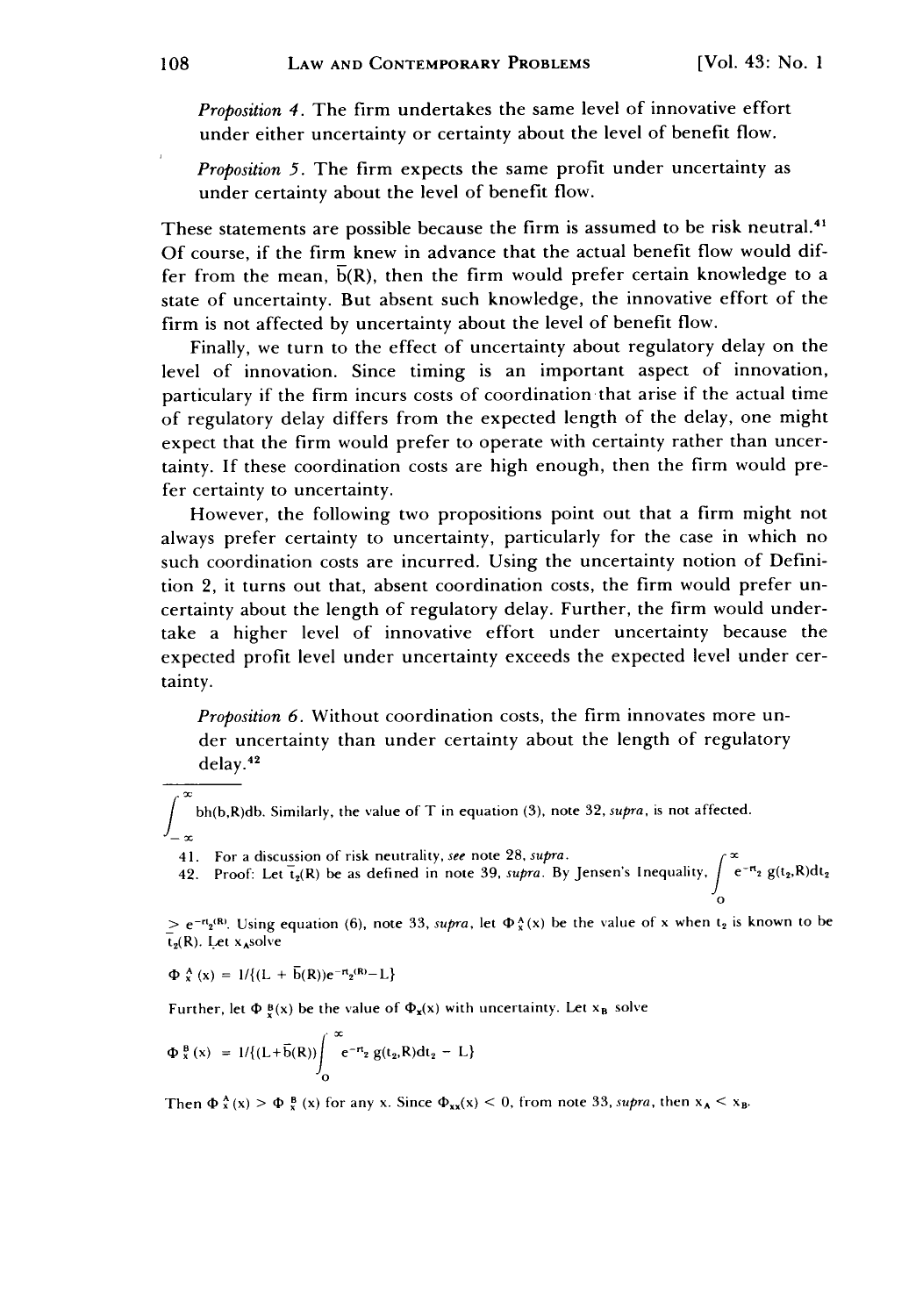*Proposition* 7. Without coordination costs, the firm prefers uncertainty to certainty about the length of the regulatory delay.<sup>43</sup>

Although these results may appear to be counterintuitive, they do correlate after reflection. To demonstrate, we construct the following example. Assume that an innovation has just been achieved, i.e., we have arrived at time **t<sub>1</sub>**. The annual benefit flow that will be realized when **t**<sub>2</sub> is reached (after regulatory delay has occurred and the innovation can be implemented) is known to be \$1 million. The regulatory delay is uncertain, but the firm assumes that it will be one year, two years, or three years with an equal probability of one-third in each case. There are no coordination costs. For simplicity, assume that  $L = 0$ , i.e., the procedural costs are zero. Then Table I enables us to calculate the present value of the expected benefits of the innovation, discounted to time t<sub>1</sub>. Note that the present value of the expected benefit of innovation is \$8.22 million, when the discount rate is assumed to be 10 percent. For the case of certainty, we assume that  $t_2$  is known to equal the mean (or average) value of delay of two years. But, as Table I shows, the benefit corresponding to a delay of two years is \$8.18 million, which is less than the \$8.22 million expected benefit for the case with uncertainty.

The reason for the preference for uncertainty is apparent. The firm is willing to take a chance that the delay will be less than the mean since it discounts earlier earnings to a lesser extent than later earnings. We reemphasize that a certain knowledge that the actual delay would differ from the mean may lead the firm to reverse its preference for uncertainty. However, absent such certain knowledge, and with small or no coordination costs, the firm may actually undertake an R&D project with uncertainty about the regulatory de-

$$
v(x, R, r, L; t_2) = -x + [L + \overline{b}(R)] \left( \int_0^{\infty} e^{-rt_1} F(t_1, x) dt_1 \right) e^{-rt_2}
$$

$$
-L \int_0^{\infty} e^{-rt_1} F(x, t_1) dt_1
$$

and that

$$
v_{t_2t_2}(x,R,r,L;t_2) = r^2[L+\overline{b}(R)] \; (\int_0^\infty e^{-rt_1} \; F(t_1,x) dt_1) e^{-rt_2} > 0.
$$

By Jensen's Inequality,  $T(x_A) > v(x_A, R, r, L; \tilde{t}_2(R))$ Thus  $T(x_B) > T(x_A) > v(x_A, R, r, L; \tilde{t}_2(R)).$ 

Using this method of proof', by direct extension it follows that Propositions 6 and 7 hold **for** both risk neutral and risk preferring firms, and for some risk averse firms. However, for a strong enough aversion to risk, the preference for a firm would switch to certainty.

<sup>43.</sup> Proof: We first note that equation (5), note 33, *supra*, implies that T at  $x_B$  (which we denote by  $T(x_B)$ ) is larger than T at  $x_A$  (which we denote by  $T(x_A)$ ), i.e.,  $T(x_B) > T(x_A)$  for  $x_A \neq x_B$ . Further, for any  $(x,t_2)$  combination, define  $v(x,R,r,L;t_2)$  to mean the value of the innovation given any t<sub>2</sub>, where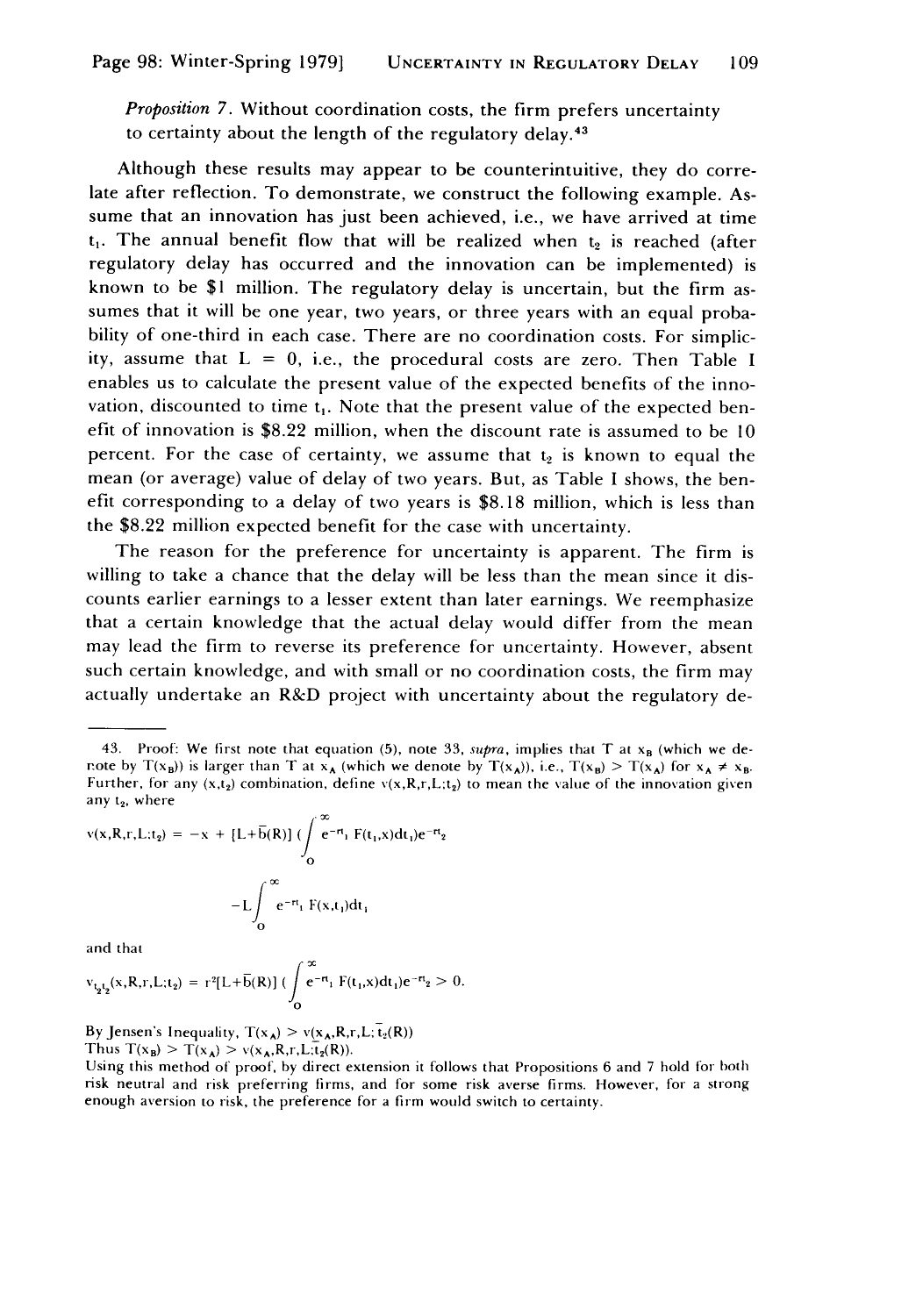| Regulatory<br>Delay (Years) | Probability of Delay<br>of Column 1 | Present Value of<br>Benefits at t <sub>1</sub> | Col $(2) \times$ Col $(3)$                           |
|-----------------------------|-------------------------------------|------------------------------------------------|------------------------------------------------------|
| (1)                         | (2)                                 | $(3)^{44}$                                     | (4)                                                  |
|                             | 1/3                                 | \$9.05 million                                 | \$3.02 million                                       |
| 2                           | 1/3                                 | \$8.18 million                                 | \$2.73 million                                       |
| 3                           | 1/3                                 | \$7.41 million                                 | \$2.47 million                                       |
|                             |                                     |                                                | Present value of expected benefit $=$ \$8.22 million |

| н<br>v. |  |
|---------|--|
|---------|--|

| EXPECTED BENEFIT OF INNOVATION: EXAMPLE |  |
|-----------------------------------------|--|
|-----------------------------------------|--|

lay length that it would not pursue if it knew in advance that the delay would be the mean of the distribution.

#### VI

## **CONCLUSION**

We have analyzed a formal model of regulatory delay and drawn a number of conclusions. Several of these conclusions correspond to widely accepted concepts about the effect of the regulatory process on innovation. Higher discount rates, higher costs of engaging in the administrative process, and longer regulatory delay all serve to reduce the amount of R&D undertaken by the regulated firm. Increased intermodal competition has ambiguous effects on incentives for innovation. Uncertainty about the level of the benefit flow does not affect incentives for R&D for a risk neutral firm. Finally, uncertainty about the length of regulatory delay may actually increase incentives to innovate, particularly if coordination costs are small.

In an effort to focus on the effects of regulatory delay, we have made a number of simplifying structural assumptions that suggest directions for further research. One possible direction for research would be to expand the scope of the model to investigate broader questions about market equilibrium,

<sup>44.</sup> The present value of the benefit for each year is calculated for each entry in column (3) as follows, using the procedure of CHIANG, note 20, *supra,* at 456-59.

| Delay (Years) | Present value of benefit, discounted to $ti$                 |  |
|---------------|--------------------------------------------------------------|--|
|               | (\$1 million) $\int_{1}^{\infty} e^{-rt} dt = $9.05$ million |  |
| $\bf{2}$      | (\$1 million) $\int_{0}^{\infty} e^{-rt} dt = $8.18$ million |  |
| 3             | (\$1 million) $\int_{0}^{\infty} e^{-rt} dt = $7.41$ million |  |